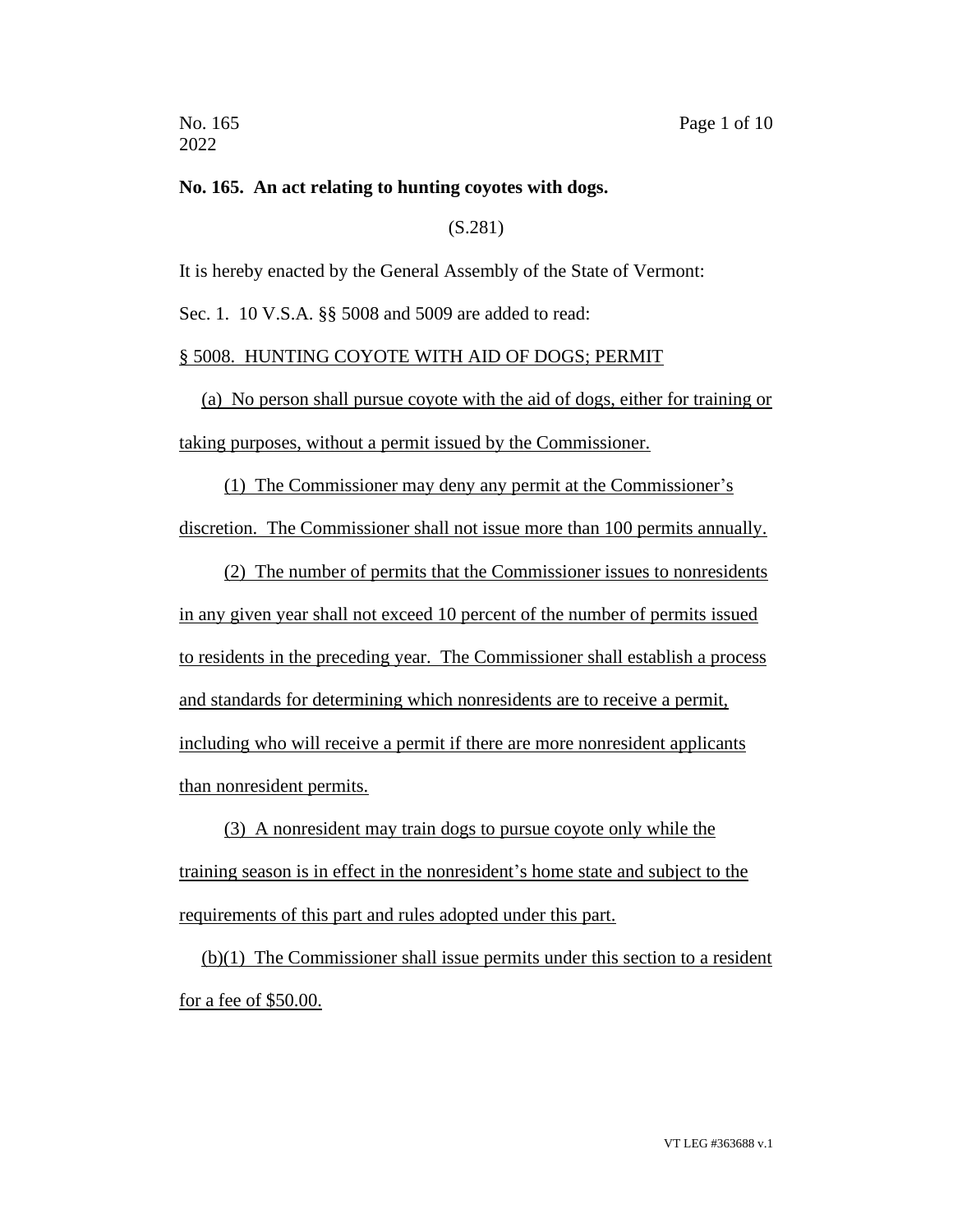(2) The application fee for a nonresident permit issued under this section shall be \$10.00, and the fee for a nonresident permit issued under this section shall be \$200.00 for a successful applicant.

# § 5009. PURSUING COYOTE WITH AID OF DOGS; LANDOWNER PERMISSION

(a) A person shall not release a dog onto land posted in accordance with section 5201 of this title for the purpose of pursuing coyote with the aid of dogs unless the dog owner or handler of the hunting dog has obtained a courtesy permission card from the landowner or landowner's agent allowing the pursuit of coyote with the aid of dogs on the land.

(b) A person shall not release onto land a dog for the purpose of pursuing coyote with the aid of dogs if in the previous 365 days a dog had been previously found on the land, and the dog owner, a handler of the dog, or a person participating in the hunt has been personally informed by law enforcement that hunting dogs are not permitted on the property.

 $(c)(1)$  For a first offense, a person who violates this section shall have committed a minor fish and wildlife violation and shall be assessed a five-point violation under subdivision 4502(b)(1) of this title.

(2) For a second or subsequent violation of this section, a person shall be assessed a 10-point violation under subdivision 4502(b)(2) of this title and shall be fined under section 4515 of this title.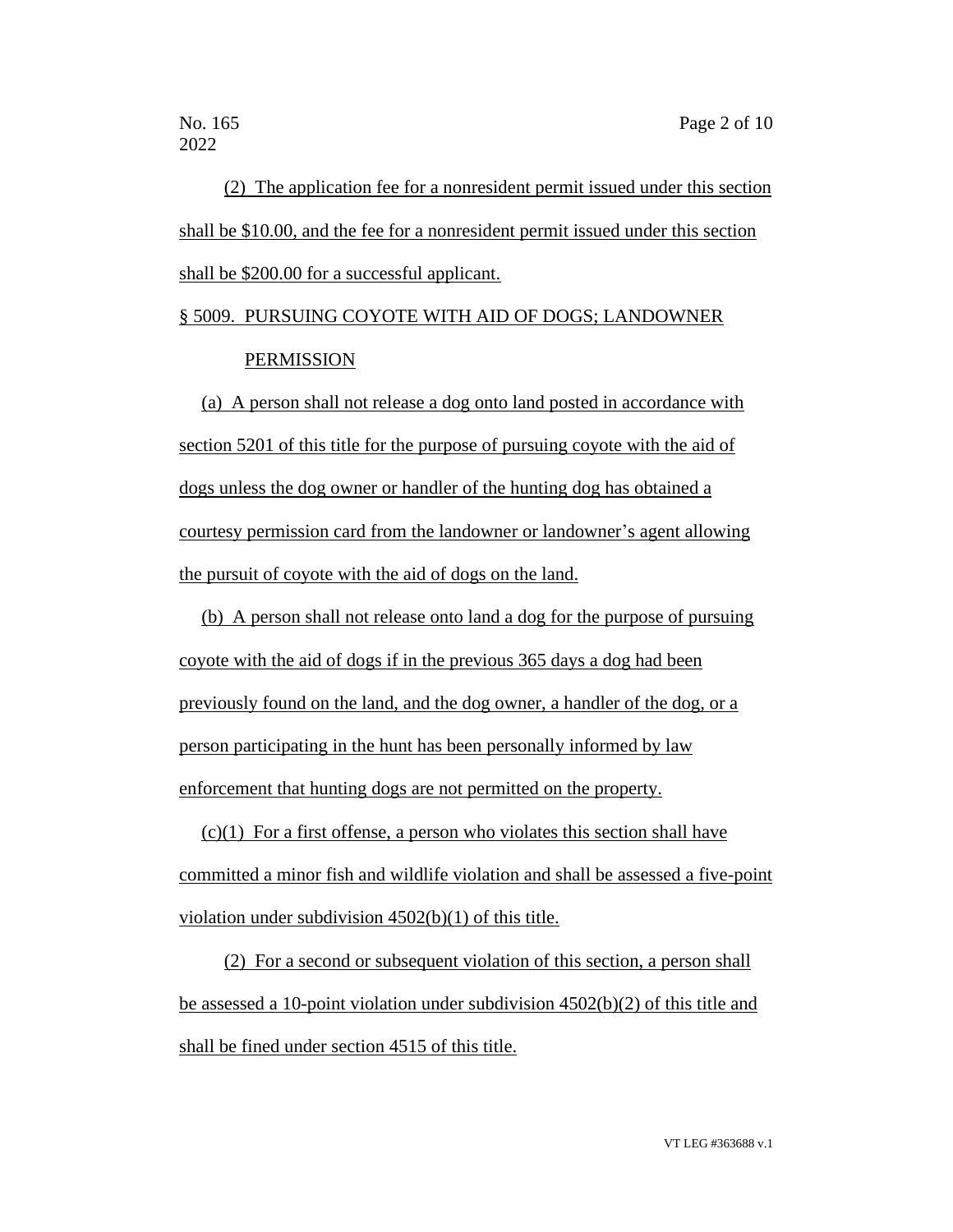# Sec. 2. MORATORIUM ON HUNTING COYOTE WITH AID OF DOGS

(a) A person shall not pursue coyote with the aid of dogs, either for the training of dogs or for the taking of coyote, except that a person may pursue coyote with the aid of dogs in defense of a person or property if the person pursuing coyote with the aid of dogs:

(1) is the landowner; or

(2) has obtained a courtesy permission card from the landowner or landowner's agent allowing the release of a dog onto the land for the purpose of pursuing coyote with the aid of dogs.

(b) This section shall be repealed on the effective date of the Fish and Wildlife Board rules required by Sec. 3 of this act.

Sec. 3. FISH AND WILDLIFE BOARD RULES; PURSUING COYOTE

# WITH THE AID OF DOGS

(a) The General Assembly through the rules required under this section intends to reduce conflicts between landowners and persons pursuing coyote with the aid of dogs by reducing the frequency that dogs or persons pursuing coyote enter onto land that is posted against hunting or land where pursuit of coyote with dogs is not authorized. In addition, the General Assembly intends that the rules required under this section support the humane taking of coyote, the management of the population in concert with sound ecological principles, and the development of reasonable and effective means of control.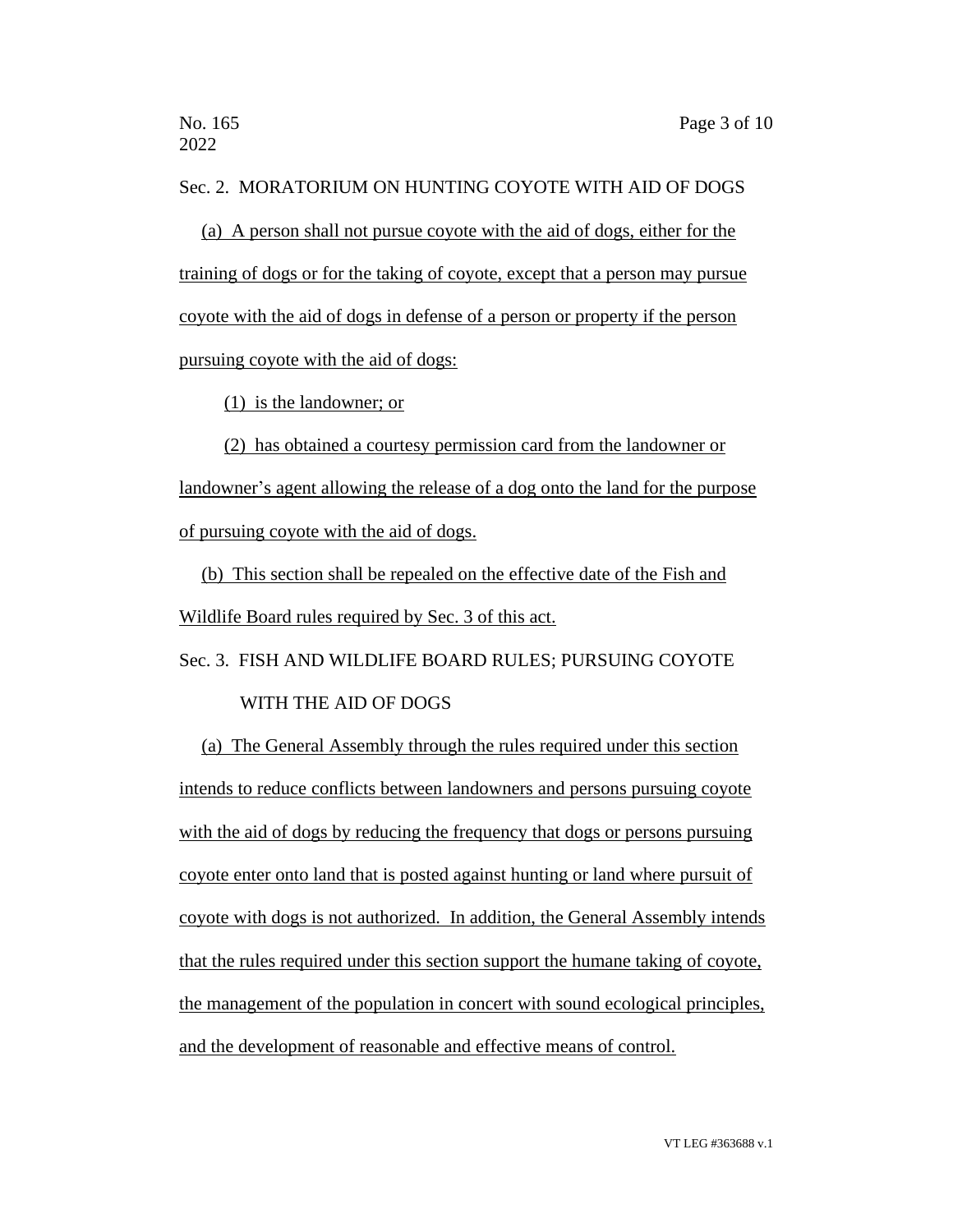2022

(b) The Fish and Wildlife Board shall adopt a rule regarding the pursuit of coyote with the aid of dogs, either for the training of dogs or for the taking of coyote. The rule shall include at least the following provisions:

(1) a limit on the number of dogs that may be used to pursue coyote;

(2) a prohibition on the substitution of any new dog for another dog during pursuit of a coyote;

(3) the legal method of taking coyote pursued with the aid of dogs, such as rifle, muzzle loader, crossbow, or bow and arrow;

(4) a definition of control to minimize the risk that dogs pursuing coyote:

(A) enter onto land that is posted against hunting;

(B) enter onto land where pursuit of coyote with dogs is not

authorized;

(C) harass or harm people or domestic animals; and

(D) cause other unintentional damages to people or property;

(5) provisions to encourage persons pursuing coyote with the aid of dogs

to seek landowner permission before entering or releasing dogs onto land that

is not posted in accordance with 10 V.S.A. § 5201; and

(6) required reporting of every coyote killed during pursuit with the aid of dogs.

(c) The Board shall consider whether to include within the rule required by this section provisions related to seasonal restrictions and baiting.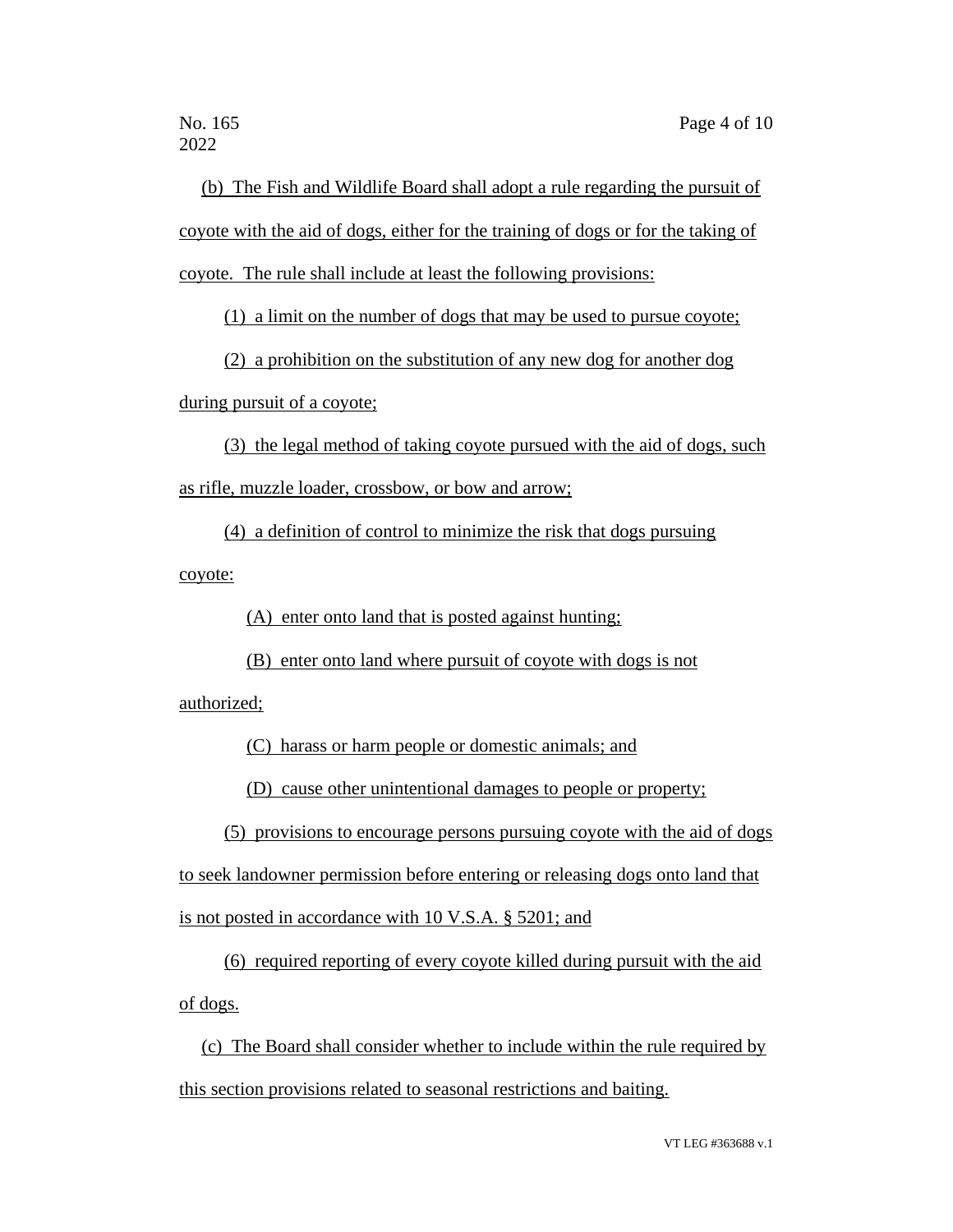(d) As used in this section, "harass" means to annoy a person or domestic animal to such an extent as to significantly disrupt normal behavioral patterns. Sec. 4. 13 V.S.A. § 4010 is amended to read:

# § 4010. GUN SUPPRESSORS

(a) As used in this section:

(1) "Gun suppressor" means any device for silencing, muffling, or diminishing the report of a portable firearm, including any combination of parts, designed or redesigned, and intended for use in assembling or fabricating a gun suppressor, and any part intended only for use in such assembly or fabrication.

(2) "Sport shooting range" shall have the same meaning as used in 10 V.S.A. § 5227(a).

(b) A person shall not manufacture, make, or import a gun suppressor, except for:

(1) a licensed manufacturer, as defined in 18 U.S.C. § 921, who is registered as a manufacturer pursuant to 26 U.S.C. § 5802;

(2) a licensed importer, as defined in 18 U.S.C. § 921, who is registered as an importer pursuant to 26 U.S.C. § 5802; or

(3) a person who makes a gun suppressor in compliance with the requirements of 26 U.S.C. § 5822.

(c) A person shall not use a gun suppressor in the State, except for use by: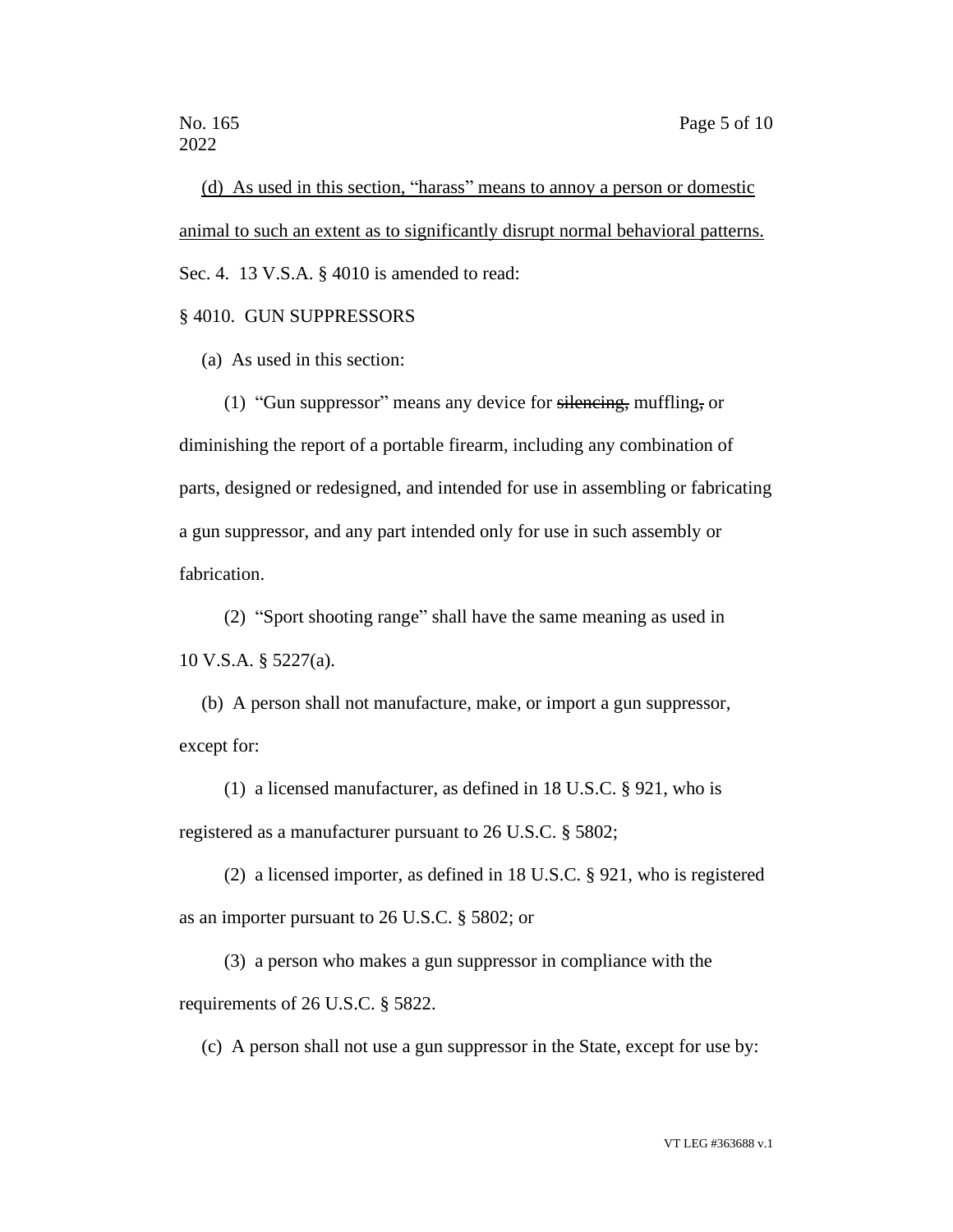(1) a Level III certified law enforcement officer or Department of Fish and Wildlife employee in connection with his or her the officer's or employee's duties and responsibilities and in accordance with the policies and procedures of that officer's or employee's agency or department;

(2) the Vermont National Guard in connection with its duties and responsibilities;

(3) a licensed manufacturer or a licensed importer, as defined in 18 U.S.C. § 921, who is also registered as a manufacturer or an importer pursuant to 26 U.S.C. § 5802, who in the ordinary course of his or her the manufacturer's or importer's business as a manufacturer or as an importer tests the operation of the gun suppressor; or

(4) a person lawfully using a sport shooting range; or

(5) a person taking game as authorized under 10 V.S.A. § 4701.

 $(d)(1)$  A person who violates subsection (b) of this section shall be fined not less than \$500.00 for each offense.

(2) A person who violates subsection (c) of this section shall be fined \$50.00 for each offense.

Sec. 5. 10 V.S.A. § 4701 is amended to read:

§ 4701. USE OF GUN, BOW AND ARROW, AND CROSSBOW; LEGAL

#### DAY; DOGS

(a) Unless otherwise provided by statute, a person shall not take game except with: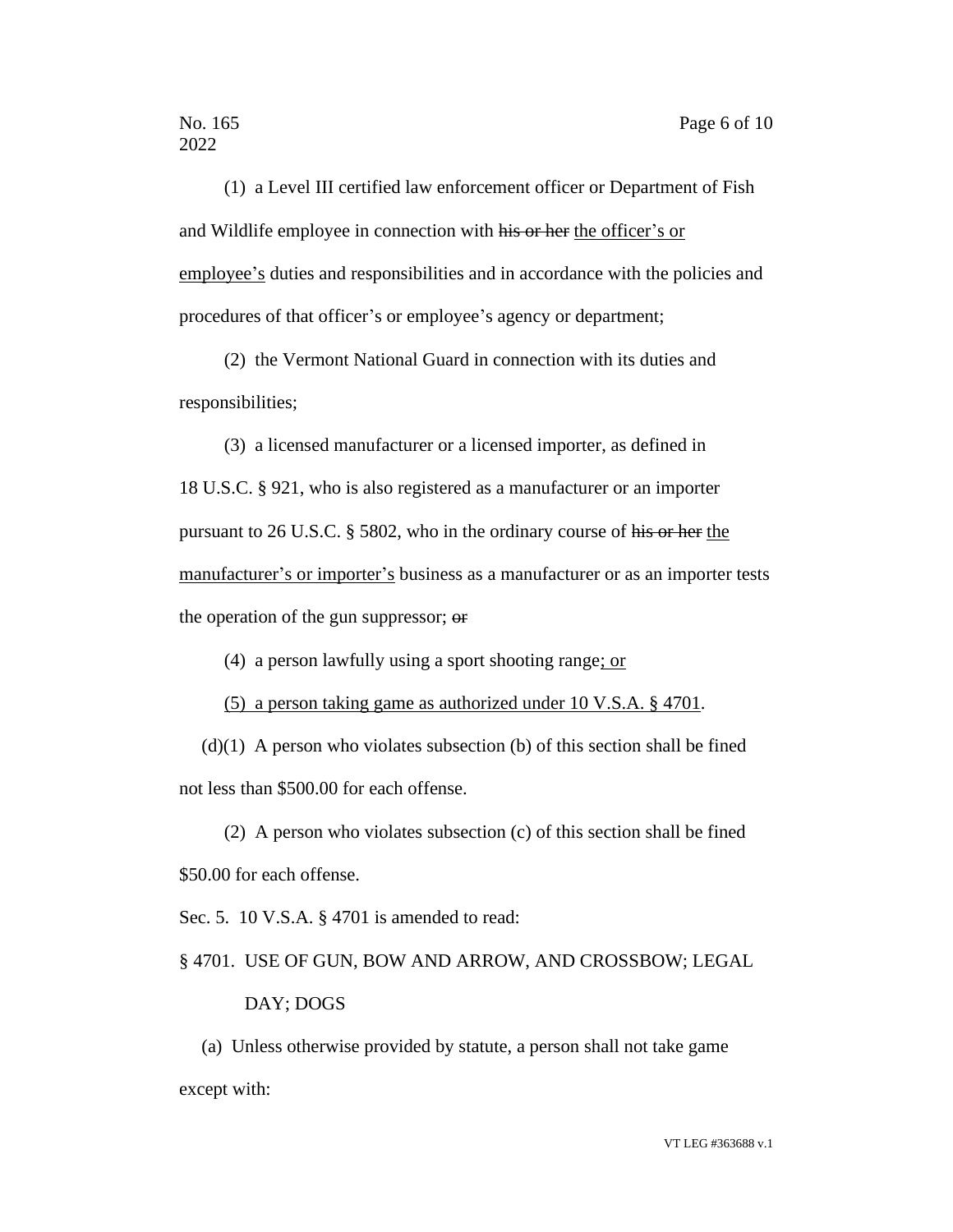(1) a gun fired at arm's length;

(2) a bow and arrow; or

(3) a crossbow as authorized by the rules of the Board.

(b) A person shall not take game between one-half hour after sunset and one-half hour before sunrise unless otherwise provided by statute or by the rules of the Board.

(c) A person may take game and fur-bearing animals during the open

season therefor, with the aid of a dog, unless otherwise prohibited by statute or by the rules of the Board.

(d) A person taking game with a gun may possess, carry, or use a gun suppressor in the act of taking game.

Sec. 6. 10 V.S.A. § 4704 is amended to read:

# § 4704. USE OF MACHINE GUNS, AND AUTOLOADING RIFLES, AND

#### GUN SUPPRESSORS

(a) A person engaged in hunting for wild animals shall not use, carry, or have in his or her the person's possession:

- (1) a machine gun of any kind or description;  $or$
- (2) an autoloading rifle with a magazine capacity of over six cartridges,

except a .22 caliber rifle using rim fire cartridges; or

#### (3) a gun suppressor.

(b) As used in this section, "gun suppressor" means any device for

silencing, muffling, or diminishing the report of a portable firearm, including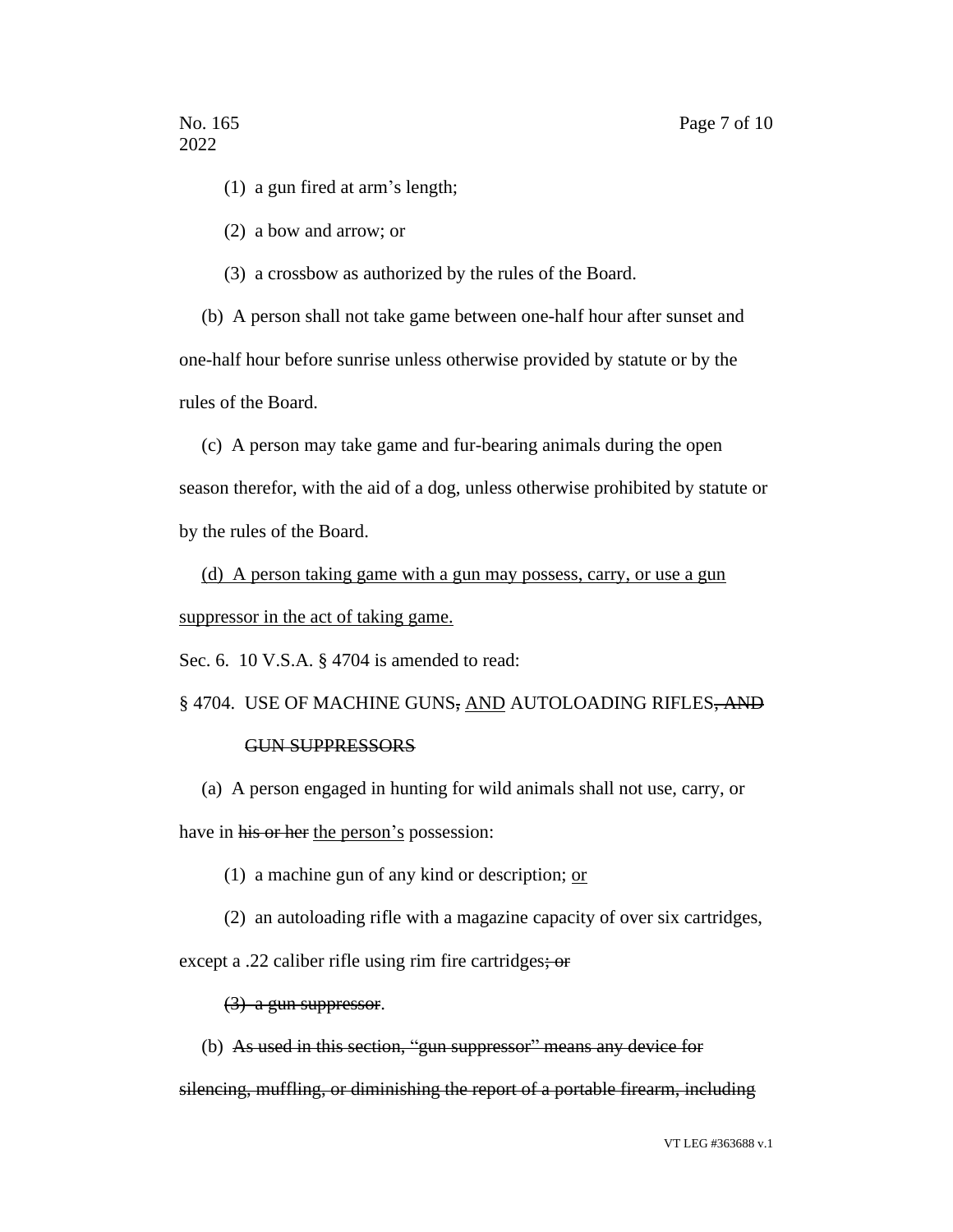any combination of parts, designed or redesigned, and intended for use in assembling or fabricating a gun suppressor, and any part intended only for use in such assembly or fabrication. [Repealed.]

Sec. 7. 10 V.S.A. § 4001 is amended to read:

## § 4001. DEFINITIONS

Words and phrases used in this part, unless otherwise provided, shall be construed to mean as follows:

\* \* \*

(9) Game: game birds or game quadrupeds, or both.

(10) Game birds: quail, partridge, woodcock, pheasant, plover of any kind, Wilson snipe, other shore birds, rail, coot, gallinule, wild ducks, wild geese, and wild turkey.

\* \* \*

(15) Wild animals or wildlife: all animals, including birds, fish, amphibians, and reptiles, other than domestic animals, domestic fowl, or domestic pets.

\* \* \*

(23) Take and taking: pursuing, shooting, hunting, killing, capturing, trapping, snaring, and netting fish, birds, and quadrupeds and all lesser acts, such as disturbing, harrying, worrying, or wounding or placing, setting, drawing, or using any net or other device commonly used to take fish or wild animals, whether they result in the taking or not; and shall include every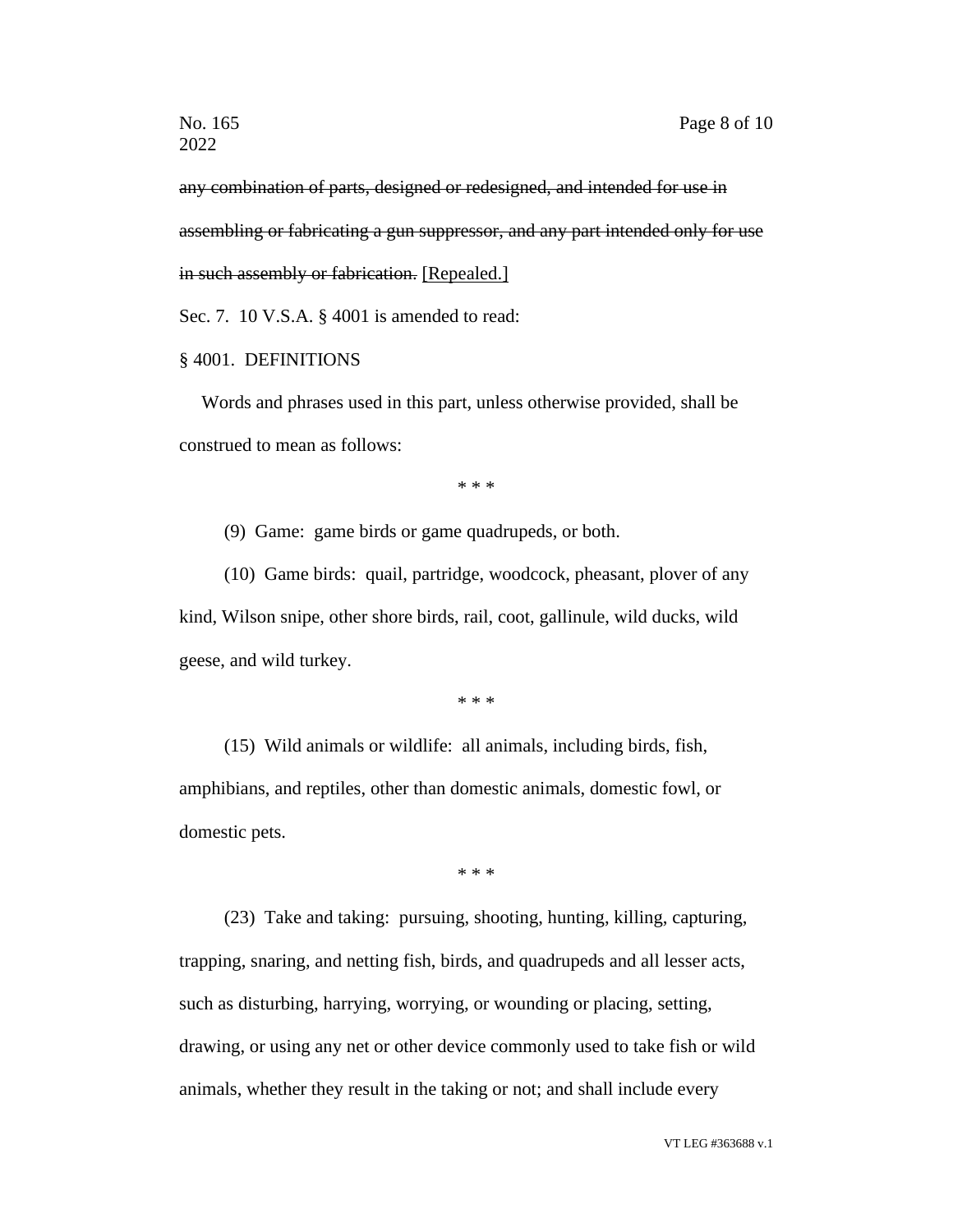attempt to take and every act of assistance to every other person in taking or attempting to take fish or wild animals, provided that when taking is allowed by law, reference is had to taking by lawful means and in a lawful manner.

\* \* \*

(41) Gun suppressor: any device for muffling or diminishing the report of a portable firearm, including any combination of parts, designed or redesigned, and intended for use in assembling or fabricating a gun suppressor, and any part intended only for use in such assembly or fabrication. Sec. 8. 13 V.S.A. § 4010(c) is amended to read:

(c) A person shall not use a gun suppressor in the State, except for use by:

\* \* \*

(3) a licensed manufacturer or a licensed importer, as defined in 18 U.S.C. § 921, who is also registered as a manufacturer or an importer pursuant to 26 U.S.C. § 5802, who in the ordinary course of the manufacturer's or importer's business as a manufacturer or as an importer tests the operation of the gun suppressor; or

(4) a person lawfully using a sport shooting range;  $\sigma$ 

(5) a person taking game as authorized under 10 V.S.A. § 4701. Sec. 9. 10 V.S.A. § 4701(d) is amended to read:

(d) A person taking game with a gun may possess, carry, or use a gun suppressor in the act of taking game. [Repealed.]